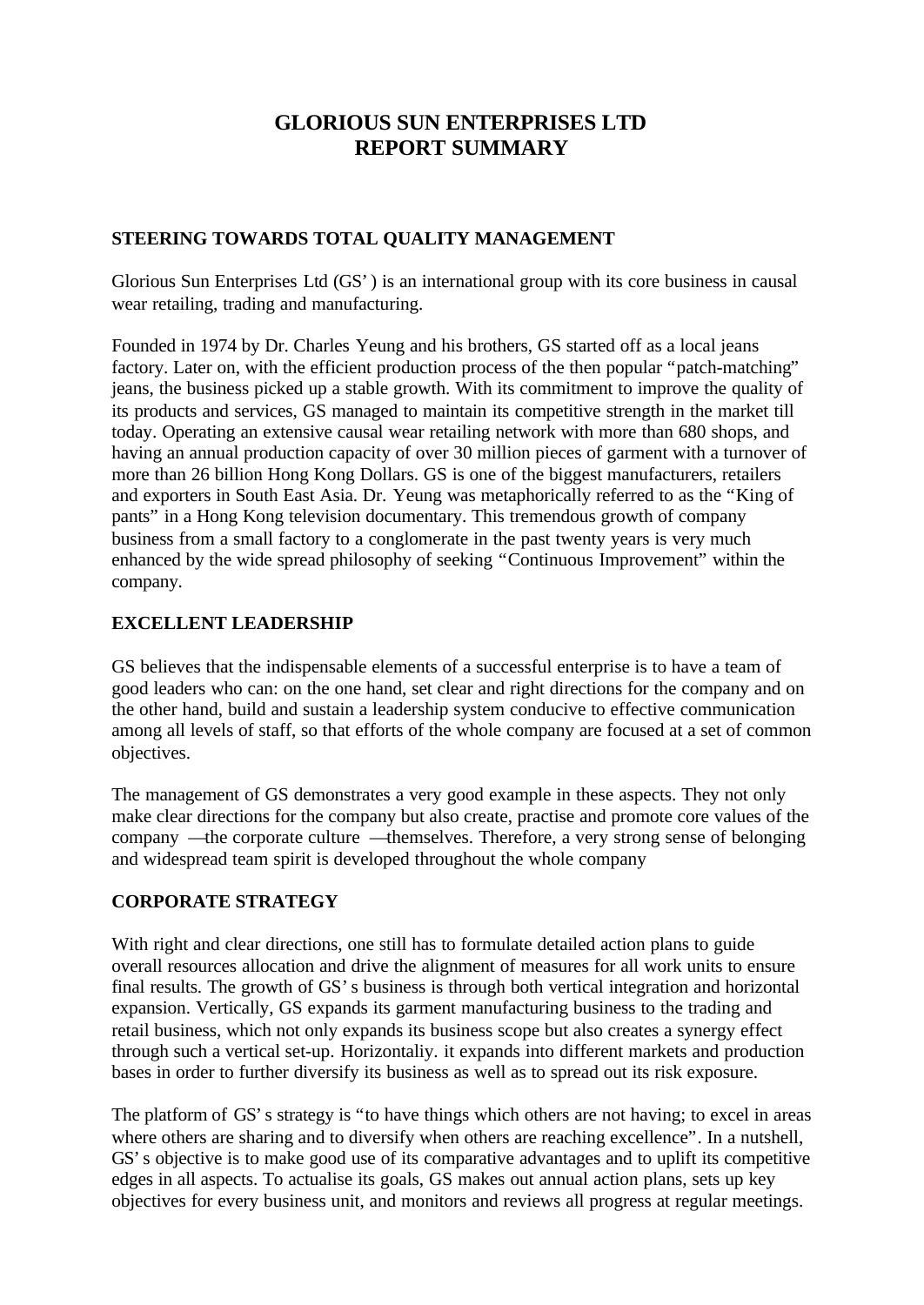#### **CUSTOMER AND MARKET FOCUS**

GS positions itself in the middle price causal wear market where it possesses the strongest manufacturing backup. Through trading firms and retail chain stores, the company has the consumer market at its fingertips. This not only enlarges the customer base but also reverses the traditionally passive role of being a manufacturer. In order to establish better relationship with its customers and to build up their loyalty towards its products and services, GS has been bringing forward service commitment and value-added service programme to its customers over the past few years.

## **MANAGEMENT BY FACT**

All key information has to be effectively managed to drive improvement of company performance and competitiveness. The principle for information selection and analysis in GS is "management by fact, i.e., measurements are derived from the company strategies and critical data and information about key processes and results are gathered and analysed to form the base of decision-making. To achieve such an objective, 0-S employs the latest information technology to build up an integrated information system to share information efficiently across all levels of staff. Moreover, to keep operations on the right track, quantified indicators of key processes are set up and put under regular reviews.

## **HUMAN RESOURCES MANAGEMENT**

As to the human resources development and management, "capability" and "willingness" are the two most important criteria for evaluating its staff. GS provides sufficient and appropriate training programmes to different levels of staff and ensures they have enough selfdevelopment opportunities. A result-linked compensation scheme is also established to ensure an alignment of incentives of its staff with the achievement of key company objectives. Moreover, to strengthen communication between the company and the staff. 0-S is devoted, apart from regular staff activities, to its monthly corporate bulletin - "Voice of Glorious Sun" which has been in circulation for the last 14 years. During recent years, GS has also adopted a staff satisfaction survey to ensure its human resources policy will meet its staff's needs,

## **PROCESS REENGINEERING**

One of the critical factors for a successful company is to maintain a consistent level of product and service quality. Starting from the early 1990s, GS adopted the IS09000 quality management system with the objective to uplift its products and services quality. Through the implementation of IS09000 project GS not only establishes a documented quality system which forms the ground for regular review of all operational and supporting processes but also facilitates the later implementation of process re-engineering projects which aim at breakthrough improvements. Both the garment factory, trading firm and retail outlets under GS were among the first IS09000 certified companies within the trade.